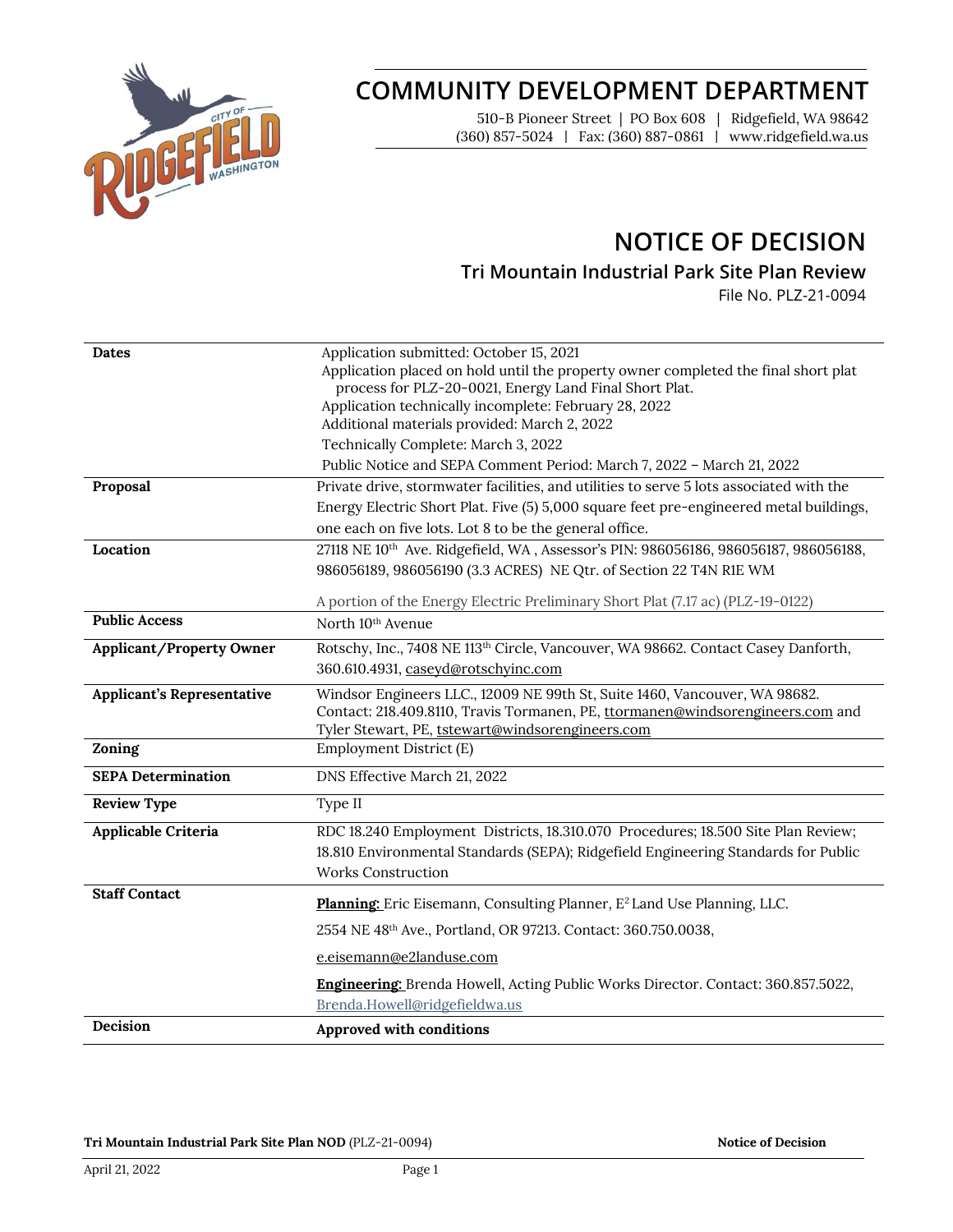## Location



## Proposed Site Plan

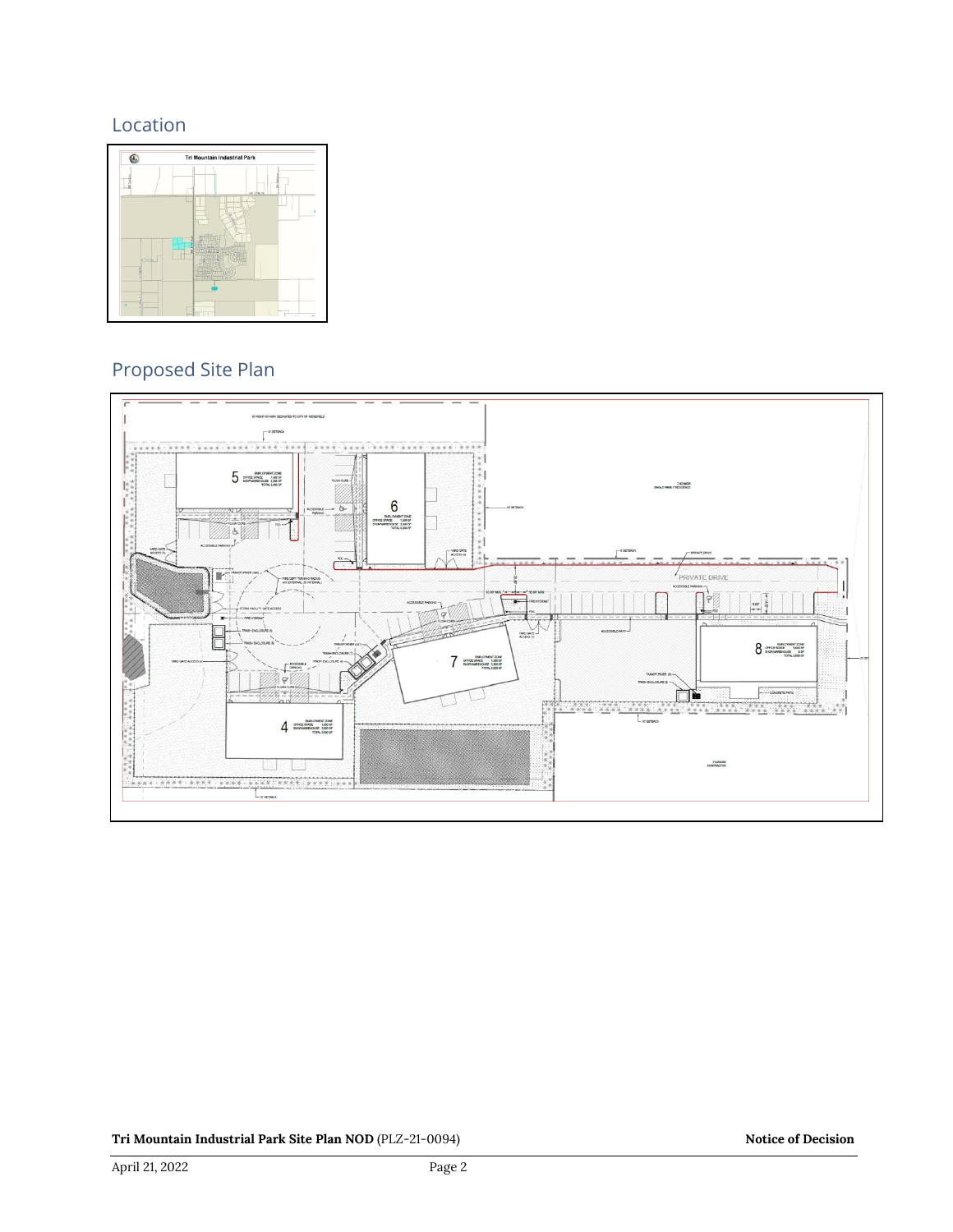# **I. BACKGROUND INFORMATION**

Related Land Use Decisions:

- PLZ-19-0048 Energy Electric Preliminary Short Plat, Critical Areas and SEPA
- PLZ-19-0144 Energy Electric Preliminary Short Plat
- PLZ-20-0052 Energy Electric Lots 4-8 Pre-Application
- PLZ-20-0021 Energy Electric Final Plat
- PLZ-21-0094 Tri-Mountain Industrial Park Site Plan Review

# **II. PROPOSAL**

The applicant proposes to construct a private drive, stormwater facilities, and utilities to serve 5 lots associated with the Energy Electric Short Plat. (PLZ-2019-0144). The applicant will construct five (5) 5,000 square feet preengineered metal buildings, one each on five lots. Buildings on Lot 4, 5, 6 and 7 will contain approximately 1, 500 square feet of office space and 3,500 square feet of manufacturing space. Lot 8 is to be the general office. The industrial park will contain 48 parking spaces, including five (5) ADA stalls,) and four (4) bicycle parking spaces. The private drive and the utility mains and stubs are currently under construction. A 45-foot diameter fire turning radius is proposed at the end of the private drive. A stormwater facility is west of the fire turnaround. A 0.038 acre wetland and buffer are south of the stormwater facility.

Site Summary

| Total site area                        | 143,766 sf, 3.3 ac (excludes ROW) |
|----------------------------------------|-----------------------------------|
| Total critical area                    | 1,673 sf, 0.038 ac                |
| Right of way dedications               | 10,809 sf, 0.248 ac               |
| Net developable area                   | 142,093 sf, 3.26 ac               |
| Total impervious surface area (Max)    | 122,201 sf, 2.81 ac (85% max)     |
| Total impervious surface area (Actual) | 104,285, 2.69 ac (73%)            |
| Net parking lot area                   | 76,785 sf, 1.76 ac                |

## **III. COMMENTS**

The city SEPA DNS and Notice of land use application period ran from March 4, 2022 through March 21, 2022. The city received one (1) SEPA Comment from the Washington Department of Ecology (see conditions of approval) and no other comments.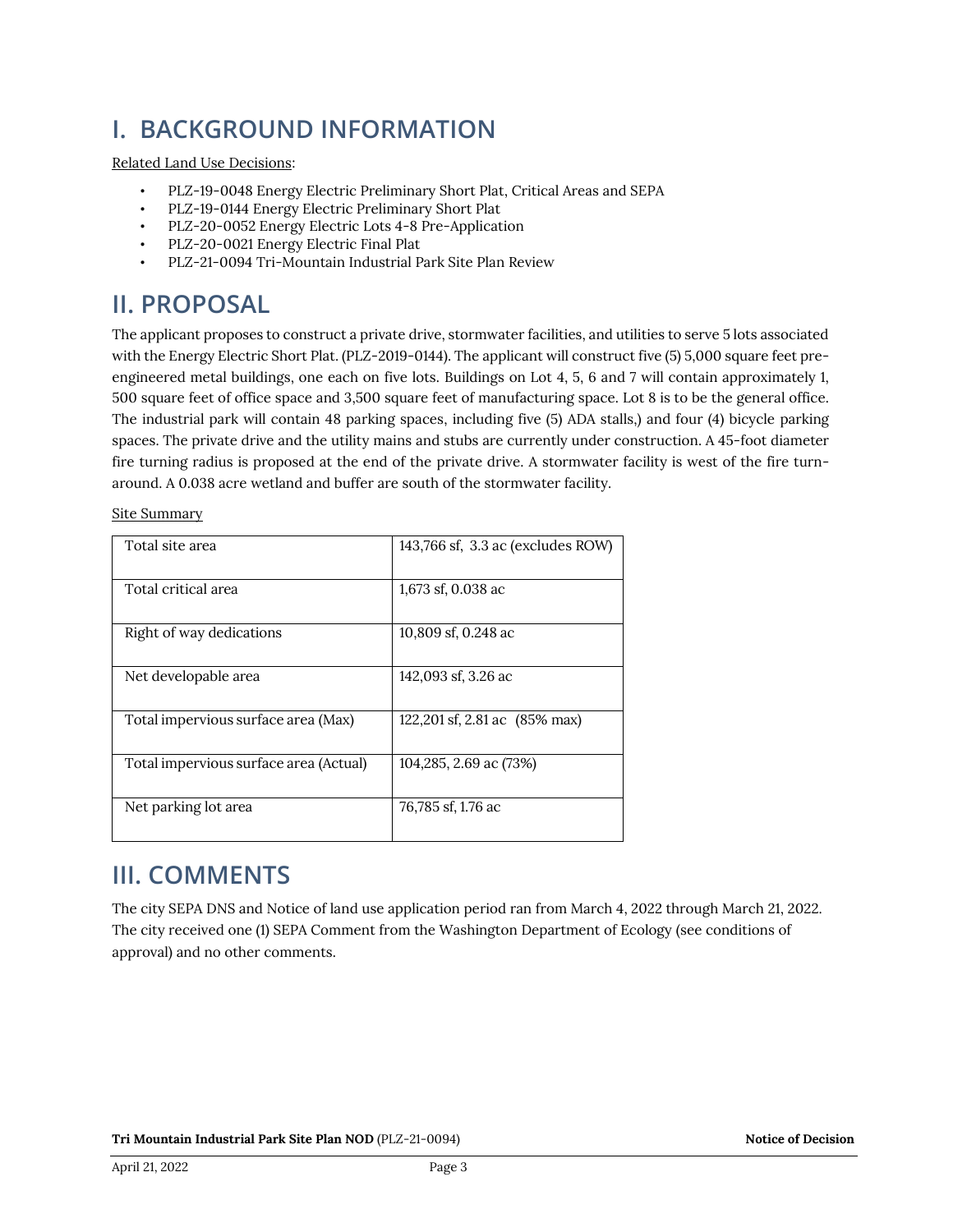# **IV. FINDINGS**

## A. Vesting

The city found the application technically complete on March 3, 2022. The application is vested to the development code (RDC) adopted as of that date. The March 16, 2022 Supplement is the RDC to which the application is vested.

## B. RDC 18.070 Impact Fees

The city does not assess park of school impact fees for employment uses. The city shall assess and collect traffic impact fees at the city issues a building permit for the proposed buildings.

## C. RDC 18.205 – Uses

The proposed light manufacturing use is allowed in the E zone.

### D. RDC 18.240 – Employment Districts

The site is zoned Employment (E).

*Lot Requirements - RDC 18.240.050*

There is no minimum or maximum lot area, lot width or lot depth requirement in the E district.

*Dimensional standards - RDC Table 18.240.055-1.* 

| <b>Dimensional Standards</b>                     | Employment                              |  |  |
|--------------------------------------------------|-----------------------------------------|--|--|
| Minimum Front (Street) Yard private street]      | 10 feet                                 |  |  |
| Minimum Side & Rear Yard from an Abutting E Zone | 5-10 feet (based on landscape standard) |  |  |
| Minimum Side & Rear Yard from Right-of-Way       | 10 feet                                 |  |  |
| Maximum Height                                   | 65 feet                                 |  |  |
| Maximum Impervious Surface                       | 85%                                     |  |  |

*B. When development is proposed on two or more contiguous parcels, the dimensional standards of this section shall be applied treating the development as one parcel for purposes of this section. Setbacks shall be required for the exterior perimeter of the development and shall not apply along property lines interior to the development provided that building separation requirements for fire and life safety are met.*

All buildings have one face fronts the private drive. The building on Lot 8 also faces NE  $10^{th}$  Ave. Buildings 4, 5, 6, and 7 have 10-foot landscape setbacks at the rear yards. Building 8 is setback 25 feet from NE 10<sup>th</sup> Ave. The building height of all buildings is 19 feet-1 inch to the top of the ridgeline from finished grade. Total impervious surface area is 73%. The proposal satisfies the dimensional standards in Table RDC 18.240.055-1.

### *Site and Building Design* – RDC 18.240.060

- *A. E District Standards.*
	- *1. Applicability*

The E district standards apply to the proposal.

*3. Building design shall reinforce the building's location adjacent to street edge and public space.*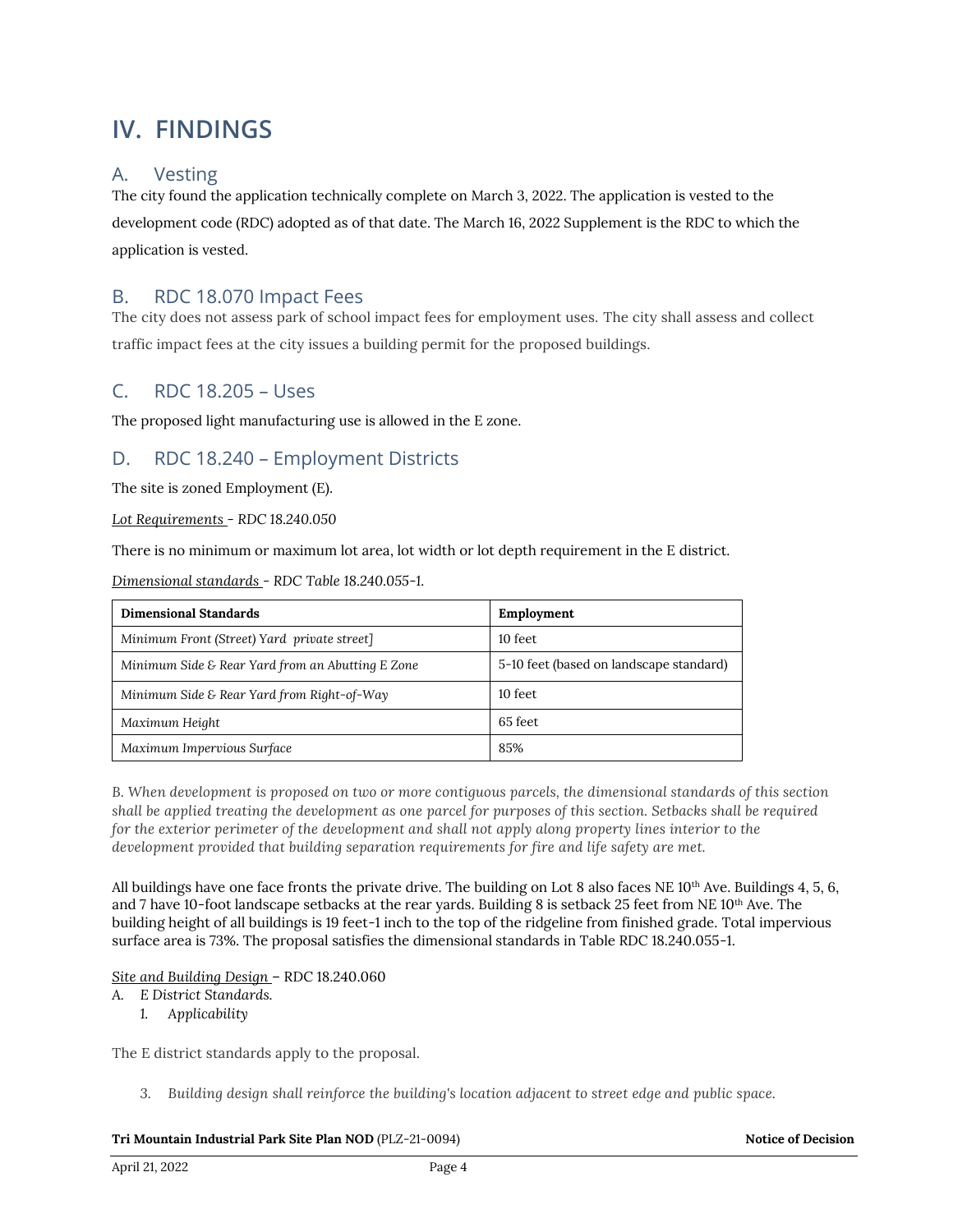Building 4, 5, 6 and 7 are adjacent to the private drive. Building 8 faces both the private drive and NE 10<sup>th</sup> Ave. and is adjacent to a private access easement. Therefore, building 8 shall comply with 18.240.060.A.3.

- *4. All blank walls facing an arterial, minor arterial or collector street shall be articulated in one or more of the following ways:*
	- *a. Installing a vertical trellis in front of the wall with climbing vines or planting materials.*
	- *b. Providing a landscaped planting bed at and five feet wide in front of the wall with plant materials that can obscure at least twenty percent of the wall's surface within three years.*
	- *c. Providing texture or artwork (mosaic, mural, sculpture, relief, etc.) over the blank wall surface.*
	- *d. Other equivalent methods that provide for enhancement of the wall.*

This standard applies to building 8, therefore, building 8 shall comply with 18.240.060.A.4.

- *5. Where the lot abuts an arterial, minor arterial or collector street, at least one main entrance of a building shall face directly onto a sidewalk along a street. Entrances shall be made physically and visually inviting by incorporating a minimum of two of the following entry enhancement features:*
	- *a. Additional landscaping equal to ten percent of required site landscaping within ten feet of either side of the entry;*
	- *b. At least two hundred square feet of paving materials different from the street sidewalk;*
	- *c. At least one hundred square feet of awning, marquee, or arcade over the entry;*
	- *d. At least two hundred square feet of pedestrian plaza with landscaping and benches that is attached to the entry;*
	- *e. Entry recessed from the facade surface by at least three feet; or*
	- *f. Accent lighting.*

This standard applies to building 8, therefore, building 8 shall comply with 18.240.060.A.5. As a **condition of approval**, at time of occupancy, building 8 shall demonstrate compliance with RDC 18.240.060.A.3, A 4, and A5.

*6. On lots fronting an intersection where at least one leg of the intersection is an arterial, minor arterial or collector street, the building shall accentuate the street-facing corner by including pedestrian access at the corner.*

This standard does not apply.

- *7. The following accessory structures shall be screened by a fence or landscaping to a value of eighty percent year-round opacity from public view along an arterial, minor arterial or collector street:*
	- *a. All on-site service areas, loading zones, outdoor storage areas, garbage collection, recycling areas, and similar activities.*
	- *b. Utility vaults, ground-mounted mechanical units, trash receptacles and other similar structures.*
	- *c. Satellite dishes or pedestrian-oriented waste receptacles along walkways are not required to comply with this standard.*

The applicant proposes two trash enclosures for buildings 4 and 5 and for buildings 6 and 7, and two transformers around the perimeter of the fire turn-around at the end of the private drive. The trash enclosure and transformer for building 8 is south of the building between the building and landscaped setback. As a **condition of approval**, the applicant shall demonstrate that the trash enclosure and transformer south of building 8 is screened or landscaped to an 80% year-round opacity from public view along NE 10<sup>th</sup> Ave.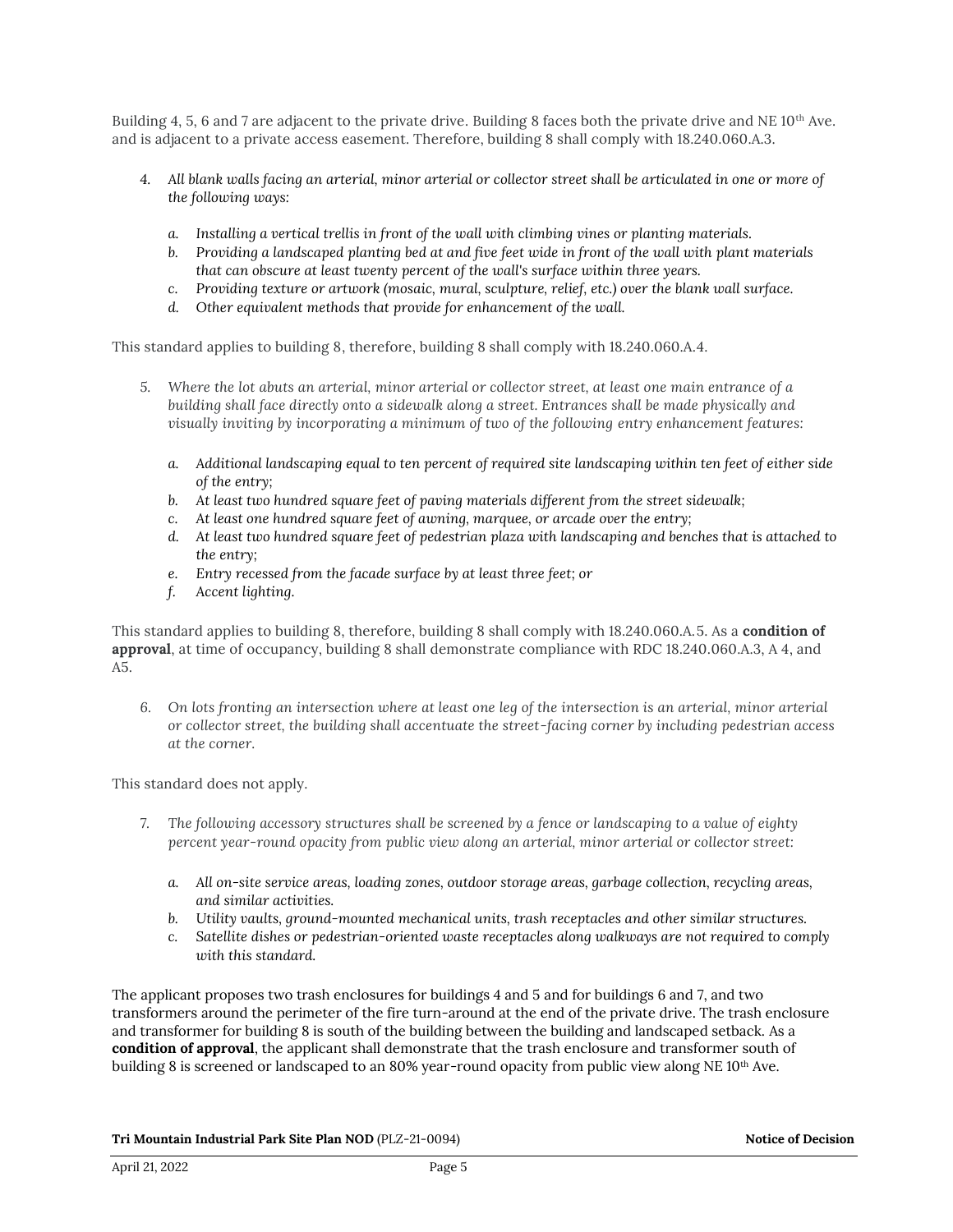*8. Mechanical units, utility equipment, elevator equipment, and telecommunication equipment located on the roof shall be grouped together, incorporated into the roof design, and/or screened from adjacent*  walkways to a value of eighty percent year-round opacity.

There are no roof-mounted mechanical units. The transformers serving buildings 4, 5, 6 and 7 are located along a private street, not a public walkway. The transformer serving building 8 is subject to this requirement.

*9. Outdoor storage of materials shall generally be located to the rear or side of the site and shall not be located adjacent to any street with a classification of "collector" or higher or any street that is projected to carry more than two thousand average daily trips. Adjacent in this context shall mean without an intervening element such as a building or parking area, but not including a fence or wall, between the street right-of-way and the outdoor storage area. If the location of outdoor storage areas to the rear or side of the site is not practical due to site constraints additional landscaping immediately adjacent to the right-of-way to a L5 standard fifteen feet in depth shall apply.*

Buildings 4, 5, 6 and 7 have storage yards with yard access gates accessible to the private drive. The yard serving building 8 is located west of the building and is not easily visible from  $NE 10<sup>th</sup>$  Ave.

*B. Site configurations in the E zone shall avoid creating entrapment areas such as dead-end pathways where a pedestrian could be trapped by an aggressor.*

The site is configured so that all building face the private drive sidewalk. Therefore, the site configuration avoids entrapment areas.

*C. In the E zone, the site and buildings shall provide sight lines to allow observation of outdoor spaces by building occupants. Buildings should be sited so that windows, balconies, and entries overlook pedestrian routes and parking areas and allow for informal surveillance of these areas, where possible.*

The site is configured so that all building face the private drive. Therefore, the site configuration allows for informal surveillance of the private sidewalk and private paring areas.

### *Signs – RDC 18.240.065*

No signs are proposed by this application. As a **condition of approval**, future signs will be subject to city approval and a sign permit.

### *Lighting - 18.240.075*

- *A. Lighting shall comply with the requirements of RDC [18.715.](https://library.municode.com/wa/ridgefield/codes/code_of_ordinances/388180?nodeId=CO_TIT18DECO_CH18.715EXLI)*
- *B. Parking area light post height shall not exceed twenty-five feet if the pole is located within twenty-five feet of a residential zone.*
- *C. All building entrances shall be illuminated.*

The applicant prepared a lighting plan. (See Sheet E100) Site lighting is provided by building mounted wall packs. Exterior lighting will be controlled by a combination of daylight sensors and timed schedule. Lighting for the parking areas will be equipped with motion sensing capability which will automatically dim lights to at least 50% when no activity is detected. General light programming will be on at dusk and off at dawn. As a **condition of approval**, development of the property shall demonstrate compliance with the applicable regulations in RDC 18.240.075, Lighting, and 18.715, Exterior Lighting.

#### *Off-street parking and loading - 18.240.080*

A. Off-street parking and loading shall be provided as required by RDC [18.720.](https://library.municode.com/wa/ridgefield/codes/code_of_ordinances/388180?nodeId=CO_TIT18DECO_CH18.720OREPALO)

Lot 8 abuts NE 10<sup>th</sup> Ave. No parking is proposed between building 8 and NE 10<sup>th</sup> Ave. Subsections B through E do not apply. Compliance with RDC 189.720 is required.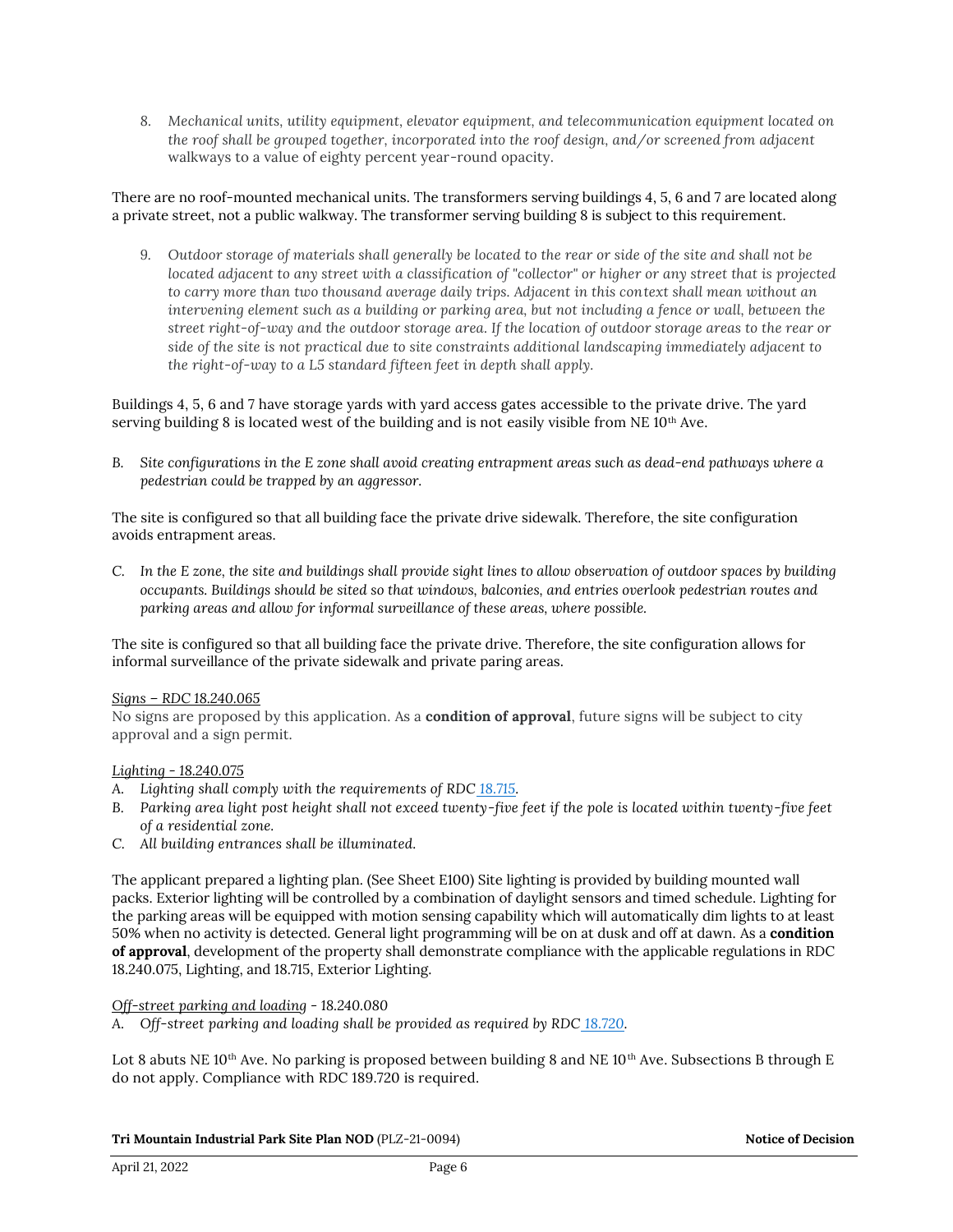### *Off-Street Parking and Loading 18.720*

Light manufacturing facilities within the E zone requires one (1) parking space per 300 S.F. Gross Floor Area (GFA). Light manufacturing requires one (1) parking space per 500 SF/GFA. (See 18.720.030.C.1 andC.4) For developments with forty-eight (48) or more car parking spaces, bicycle parking is to be provided at one (1) bicycle parking space for every twelve (12) required car parking stalls. RDC 18.720.040.C6.

| PARKING CALCULATIONS - EMPLOYMENT ZONE             |                                |                               |               |                 |                         |              |                 |  |  |
|----------------------------------------------------|--------------------------------|-------------------------------|---------------|-----------------|-------------------------|--------------|-----------------|--|--|
| <b>SITE</b>                                        | <b>BUILDING</b><br><b>SIZE</b> | <b>OFFICE</b><br><b>SPACE</b> | <b>RATIO</b>  | <b>REQUIRED</b> | <b>SHOP / WAREHOUSE</b> | <b>RATIO</b> | <b>REQUIRED</b> |  |  |
|                                                    |                                | <b>AREA</b>                   | (SF/SPACE)    | <b>SPACES</b>   | <b>AREA</b>             | (SF/SPACE)   | <b>SPACES</b>   |  |  |
| LOT <sub>4</sub>                                   | 5000                           | 1500                          | 300           | 5               | 3500                    | 2000         | 2               |  |  |
| LOT <sub>5</sub>                                   | 5000                           | 1500                          | 300           | 5               | 3500                    | 2000         | 2               |  |  |
| LOT 6                                              | 5000                           | 1500                          | 300           | 5               | 3500                    | 2000         | 2               |  |  |
| LOT <sub>7</sub>                                   | 5000                           | 1500                          | 300           | 5               | 3500                    | 2000         | 2               |  |  |
| LOT 8                                              | 5000                           | 5000                          | 300           | 17              | ٥                       | 2000         | 0               |  |  |
| <b>GROSS FLOOR AREA</b>                            | 25,000.00                      |                               | <b>TOTAL:</b> | 37              |                         |              | 7               |  |  |
| GFA / 750 SF<br>33.3<br>TOTAL REQUIRED (ALL USES): |                                |                               |               |                 |                         |              | 44              |  |  |
| <b>ADA STALLS</b>                                  |                                |                               |               |                 |                         |              | 5               |  |  |
| <b>STANDARD STALLS</b>                             |                                |                               |               |                 |                         |              | 39              |  |  |
| TOTAL NUMBER OF STALLS PROVIDED (ALL USES)         |                                |                               |               |                 |                         | 48           |                 |  |  |
| BICYCLE PARKING (1 SPACE / 12 SPACES)              |                                |                               |               |                 |                         |              | 4               |  |  |

Sheet C011, Site Plan, indicates the following vehicle and bike parking ratios:

The proposed vehicle and bicycle numbers are consistent with RDC 18.720.

All parking faces the private drive or, in the case of building 6, is directly accessible to and from the private drive. Tree islands are provided along the parking areas adjacent to the private drive and fire turn-around.

Industrial uses which have a gross floor area of five thousand square feet or more, shall provide one (1) offstreet truck loading or unloading berths. RDC 18.720.050.A. Building 8 is identified as a general office and is not required to provide a loading area. Buildings 4, 5, 6 and 7 each provide a fenced yard in which loading and unloading may occur.

As a **condition of approval**, at time of final engineering, approval, the applicant shall demonstrate compliance with the applicable provision of RDC 18.720, Off-street parking and loading.

### *Landscaping - 18.240.090*

- *A. Landscaping shall meet the requirements of RDC [18.725](https://library.municode.com/wa/ridgefield/codes/code_of_ordinances/388180?nodeId=CO_TIT18DECO_CH18.725LA) and the requirements of this section.*
- *B. All new development projects within the E districts shall submit landscaping plans that meet the requirements of RDC [18.725.070.](https://library.municode.com/wa/ridgefield/codes/code_of_ordinances/388180?nodeId=CO_TIT18DECO_CH18.725LA_18.725.070LAPL)*
- *C. Beyond the requirements in RDC Table 18.725.050-1, landscaping buffers shall be provided as follows:*
	- *1. Where an E lot abuts an arterial, minor arterial or collector street, a twenty-five-foot buffer landscaped to a L2 standard shall be provided.*
	- *2. Where an E lot is adjacent to another E lot, landscaped buffers along shared property lines not facing the street may be reduced to zero feet, except those site areas proposed for outdoor storage of materials.*
		- *a. Areas proposed for outdoor storage of materials shall provide a ten-foot landscape buffer to an L3 standard.*
- *D. Development within the E district shall landscape a minimum of fifteen percent of the gross site acreage.*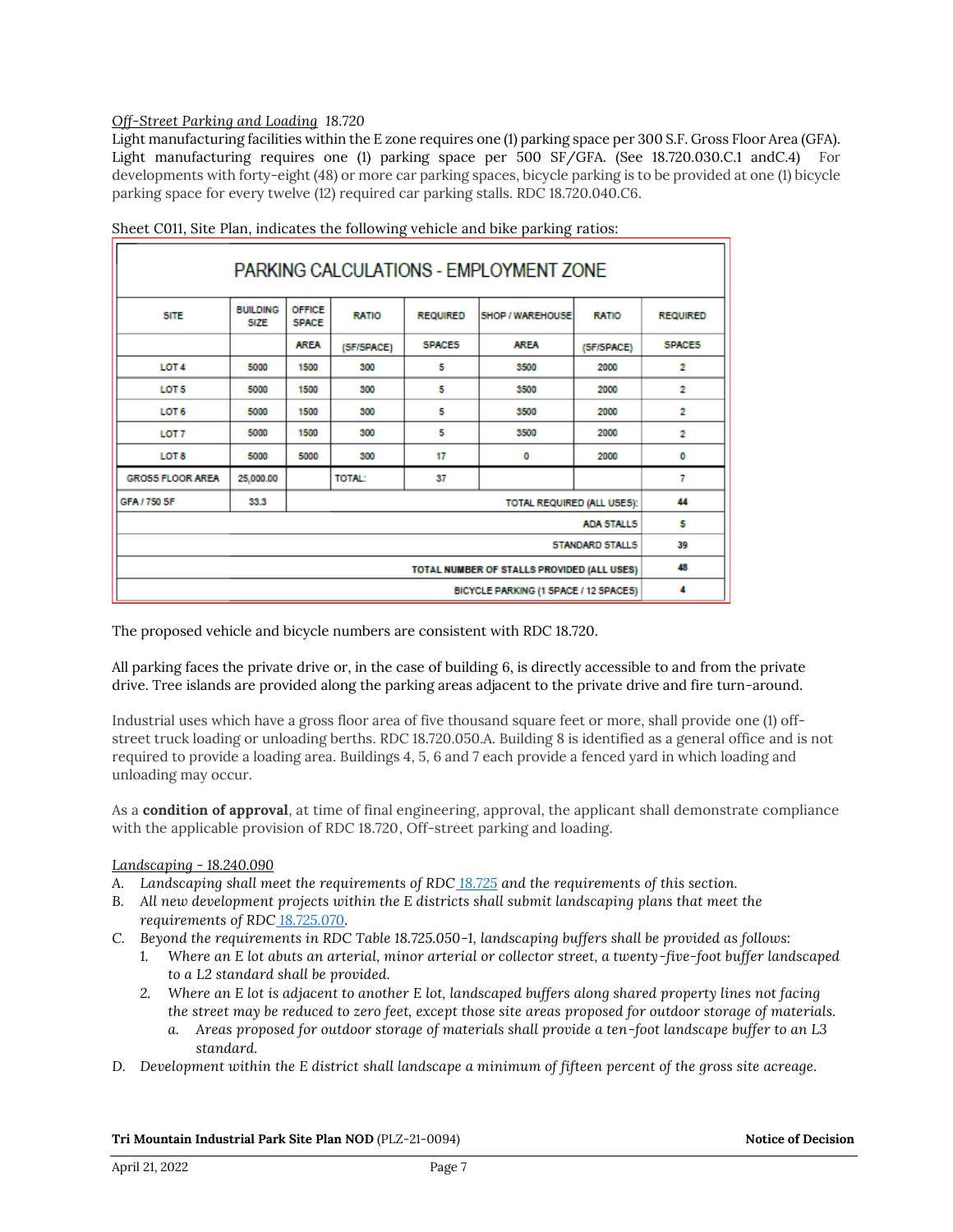*E. An applicant may offset the landscaping requirement by providing on-site recreation facilities for tenants and employees.*

The applicant submitted a landscape plan. (See Sheet L100) and will plant:

- The street trees along the private drive to be planted at 25 feet apart.
- The bioretention facilities south of building 7 and west of the fire turn-around will be planted consistent with the requirements of the Energy Land Short Plat and ELS Critical Area report.
- L2 buffers (10 feet wide, trees at 25 feet apart and shrubs at 5 feet apart) will be planted along the northern property line and along the property line south of building 4.
- L2 (upgraded to L3) buffers ( 10 feet wide, trees at 25 feet apart and dense shrubs at 5 feet apart) will be planted south of lot 8 and east of the bio-retention facility adjacent to lot 7.
- L3 buffer (10 feet wide, trees at 25 feet and dense shrubs at 5 feet) will be planted along the west property line except for the bio-retention facility.

On-site recreation areas are not proposed. The properties surrounding the industrial park are zoned Employment. The proposed landscape and impervious surface area equals approximately 27% of the site.

As a **condition of approval**, prior to occupancy, the applicant shall install the landscaping consistent with Sheet L100 and city landscaping and native plant requirements and shall continuously maintain the required landscaping as a condition of use by the owner or developer.

### *F. Critical Areas Offset.*

Critical area offsets are not proposed.

*G. Combined Landscaping Offset. The on-site recreation facility and critical areas offsets may be used in combination but may not exceed fifty percent of the total required landscaped area.*

Critical area and recreation area offsets are not proposed.

*H. Installation and Maintenance. All required landscaping shall be installed prior to occupancy and continuously maintained as a condition of use by the owner or developer.*

As a **condition of approval**, all landscaping shall be installed prior to occupancy and continuously maintained as a condition of use by the owner or developer.

#### *Fences - 18.240.095*

- *A. Fences shall comply with the provisions of RDC [18.740.](https://library.municode.com/wa/ridgefield/codes/code_of_ordinances/388180?nodeId=CO_TIT18DECO_CH18.740FEWA)*
- *B. Fences designed for privacy, security, and/or screening shall be made of material that is compatible with the building design. For example, the building material may be repeated on fence columns and/or stringers.*
	- *1. Chain link fences are discouraged and may only be used in areas not visible from any public right-ofway, adjacent property, or onsite common open area. If used, black, dark brown or dark-toned coated chain link fencing with matching posts and rails shall be required.*
- *2. Barbed wire, razor wire, electric and similar dangerous fences shall not be used except for specific conditions where the applicant demonstrates they are required for security reasons. Landscaping may be required, as determined by the planning director, to reduce the visual impact of barbed wire, razor wire, electric and similar dangerous fences to the public.*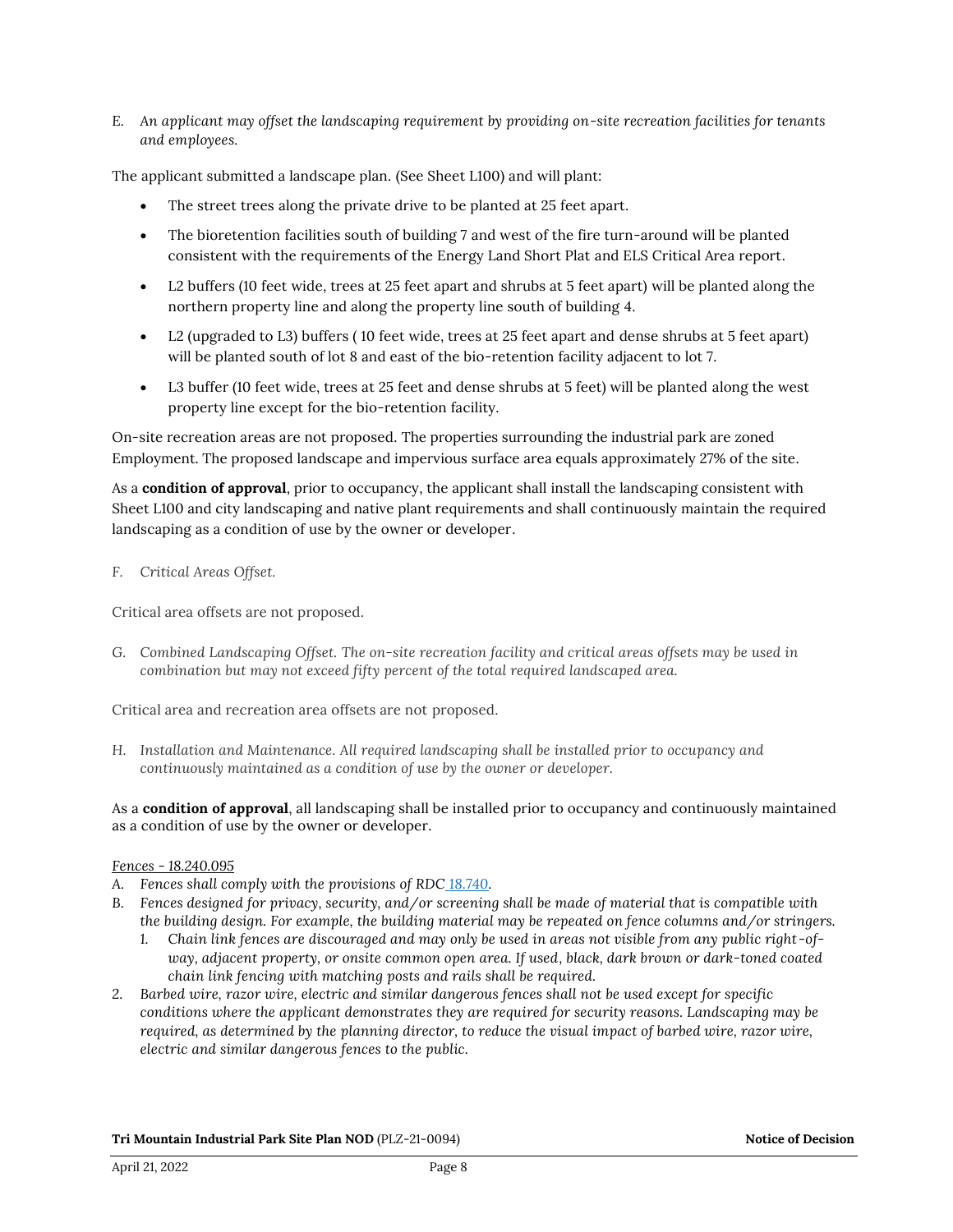The applicant proposes to install a black chain link fence with painted wooden slats where appropriate. This type of fencing is typical of that used in industrial developmentsand is compatible with the proposed metal building design. As a **condition of approval**, all fencing shall demonstrate compliance with RDC 18.240.095, Fences and 18.740.

### *Performance standards - 18.240.100*

*No land or structure shall be used or occupied within this district unless there is continuing compliance with the following minimum performance standards:*

- *A. Maximum permissible noise levels shall be as determined by WAC 173.60, as amended.*
- *B. Vibration. Vibration other than that caused by highway vehicles which is discernible without instruments at the property line of the use concerned, is prohibited.*
- *C. Smoke and Particulate Matter. Air emissions must be approved by the Southwest Washington Clean Air Agency.*
- *D. Heat and Glare. Except for exterior lighting, operations producing heat and glare shall be conducted entirely within an enclosed building.*
- *E. Administrative Review. As a condition for the granting of a building permit, at the request of the city information sufficient to determine the degree of compliance with the standards in this subsection shall be furnished by the applicant. Such information may include continuous records of operation, periodic checks to assure maintenance of standards, or special surveys.*

As a **condition of approval,** any use of the property shall continue to demonstrate compliance with RDC 18.240.100.A through E, Performance standards.

## E. RDC 18.280 Critical Areas Protection

Critical areas were initially addressed under PLZ-19-0048. (See Critical Area Report, prepared by Ecological Land Services dated February 2019.)

### F. RDC 18.500.060 A - F– Site Plan Decision Criteria.

- *Site plan applicants may be approved approval may be approved, or approved with conditions, when all of the following criteria are met:*
- *A. The proposal is consistent with the applicable development regulations of the underlying zone;*
- *B. The proposal is suitable for the site considering size, shape, location, topography, existence of improvements and natural features;*
- *C. The proposal is timely, considering the adequacy of transportation systems, public facilities and services existing or planned for the area affected by the use;*
- *D. The proposal complies with all applicable site plan review requirements; and*
- *E. The proposal does not have significant adverse environmental impacts on-site or on adjacent properties that cannot be mitigated through conditions of approval consistent with RDC [18.280,](https://library.municode.com/wa/ridgefield/codes/code_of_ordinances?nodeId=CO_TIT18DECO_CH18.280CRARPR) Critical Areas Protection, RDC [18.810,](https://library.municode.com/wa/ridgefield/codes/code_of_ordinances?nodeId=CO_TIT18DECO_CH18.810ENSTSE) SEPA, or RDC [18.820,](https://library.municode.com/wa/ridgefield/codes/code_of_ordinances?nodeId=CO_TIT18DECO_CH18.820SHMA) Shoreline Management.*

The proposed uses are light manufacturing and general office, both of which are permitted uses in the Employment zone. The proposal is consistent with the Energy Land Short Plat and the site size, shape, location, topography, existence of improvements and natural features, are consistent with the goals and policies of the E zone. The proposal considers the existing public systems and services, including sanitary sewer, potable water, fire protection, and transportation. As demonstrated in this report, the proposal complies with all applicable site plan review requirements. The proposal shall demonstrate consistency with the SEPA comment provided by the Washington Department of Ecology. (See Ecology letter dated March 21, 2022, GMP:202200966.)

For these reasons, the proposal satisfies the site plan approval criteria.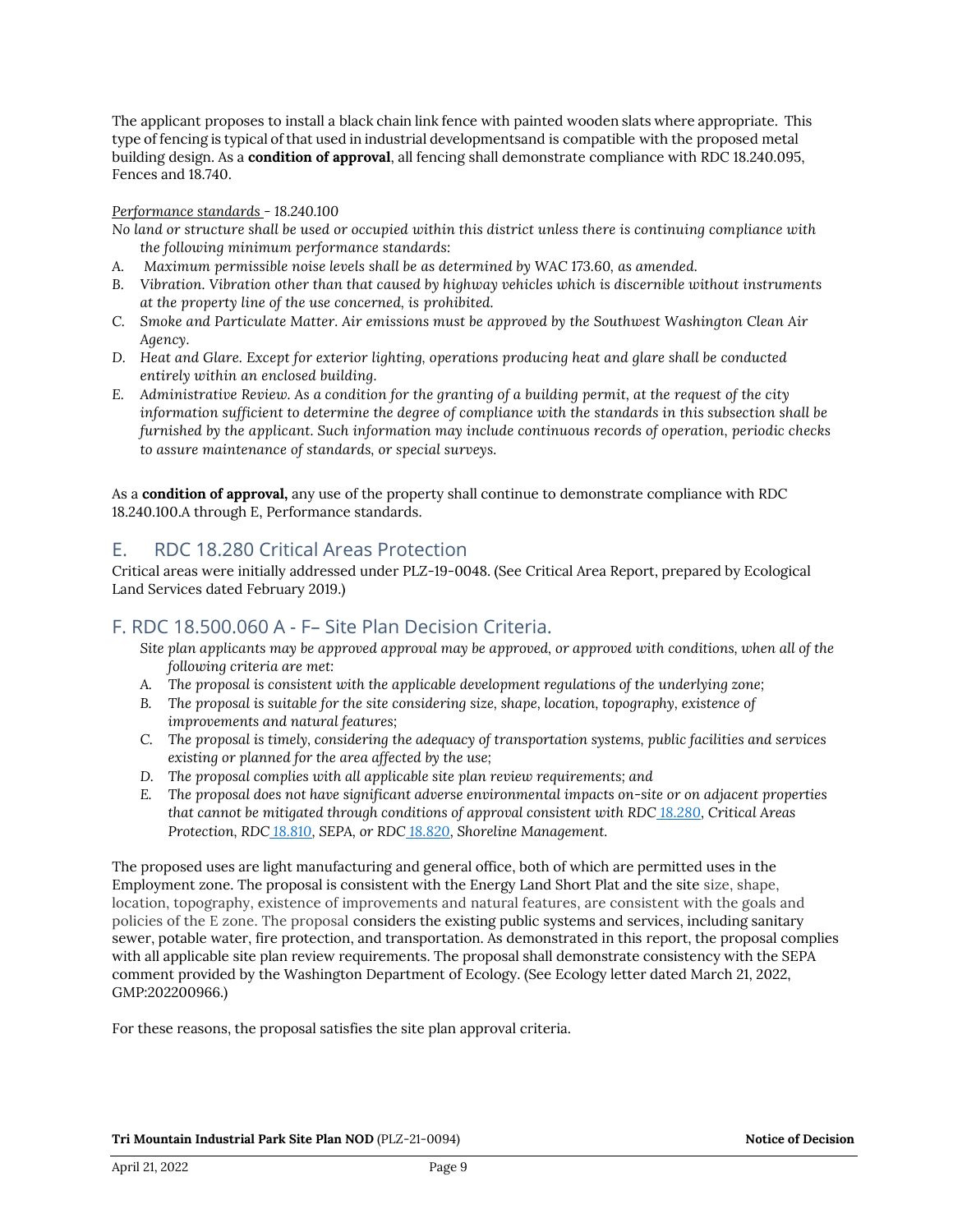## G. RDC 18.810 – Environmental Standards-SEPA

The city issued a SEPA Determination of Nonsignificance on March 8, 2022. The city received a SEPA comment from the Washington State Department of Ecology. (See conditions of approval.)

# **V. Engineering**

Engineering approval is required prior to commencement of any on-site construction.

# **VI. DECISION**

### **This request for approval of Basic Site Plan review is contingent upon the city receiving a copy of the recorded Energy Land Final Short Plat (PLZ-20-0021).**

The City of Ridgefield, after review and consideration of the application materials and applicable approval criteria, **APPROVES** the Energy Land Lot 2 Preliminary Site Plan subject to compliance with the following **conditions of approval:**

## A. Conditions:

- 1) Unless otherwise specified herein, at the time of construction and at all times thereafter, the development shall comply with all approval requirements established in applicable plans, policies, regulations and standards adopted at the time of the original site plan review application notice of decision (April 7, 2015), including but not limited to, the Ridgefield Urban Area Comprehensive Plan (RUACP), the Ridgefield Capital Facilities Plan (RCFP), the Ridgefield Development Code (RDC), the Ridgefield Engineering Standards for Public Works (Engineering Standards), current water and sanitary sewer plans, and the Stormwater Management Manual for the Puget Sound Basin (Puget Sound Manual).
- 2) Unless specifically modified by this decision, the development will comply with all terms and conditions of approval for the original decision, PLZ-19-0048.
- 3) At time of building permit, building 8 shall demonstrate compliance with RDC 18.240.060.A.3, A 4, and A5., site and building design
- 4) Prior to occupancy, the applicant shall demonstrate that the trash enclosure and transformer south of building 8 is screened or landscaped to an 80% year-round opacity from public view along NE 10<sup>th</sup> Ave.
- 5) Prior to occupancy, the applicant shall demonstrate compliance with the applicable provision of RDC 18.720, Off-street parking and loading.
- *6)* Prior to occupancy, the applicant shall install the landscaping consistent with Sheet L100 and city landscaping and native plant requirements and shall continuously maintain the required landscaping as a condition of use by the owner or developer. All fencing shall demonstrate compliance with RDC 18.240.095, Fences and 18.740.
- 7) Any use of the property shall continue to demonstrate compliance with RDC 18.240.100.A through E, Performance standards.
- 8) Development of the property shall demonstrate compliance with the applicable regulations in RDC 18.240.075, Lighting, and 18.715, Exterior Lighting.
- 9) The private drive and fire turn-around shall be marked as No Parking Zones consistent with fire district regulations The burden of enforcing the No Parking Zones rests entirely on the property owner.
- 10) Future signs will be subject to city approval and a sign permit.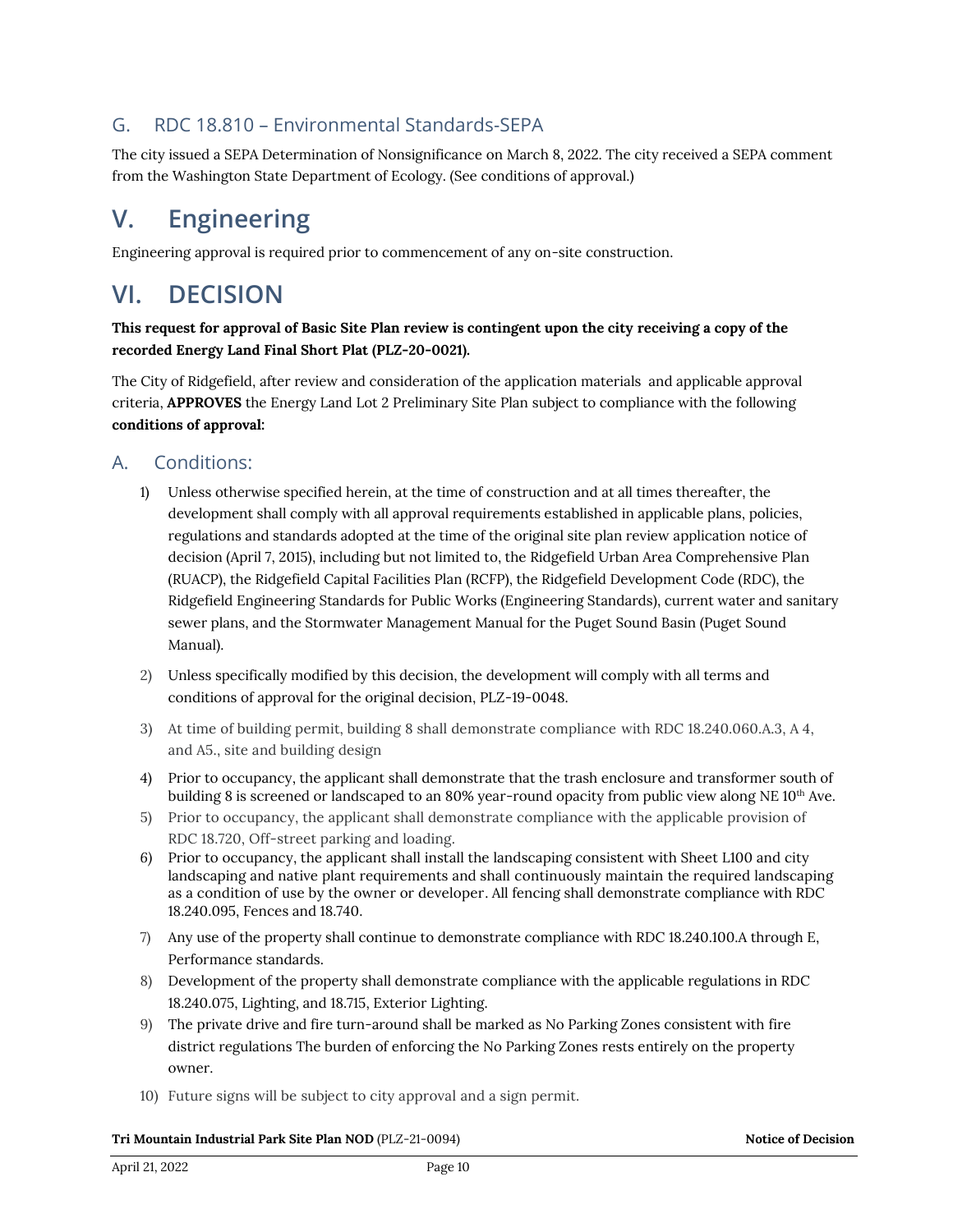- 11) The proposal shall demonstrate consistency with the SEPA comment provided by the Washington Department of Ecology. (See Ecology letter dated March 21, 2022, GMP:202200966.)
- 12) Engineering approval is required prior to commencement of any on-site construction.

Signed:

Clane fust

Claire Lust, Community Development Director Date: March 31, 2022

# **VII. APPEAL PROCEDURES**

Pursuant to RDC 18.310.100 an appeal of a Type II decision shall be submitted by an interested party in writing and shall be submitted to the city clerk within 14 days after the final decision is mailed.

# **VIII. Exhibits**

**•** Application materials, upon request